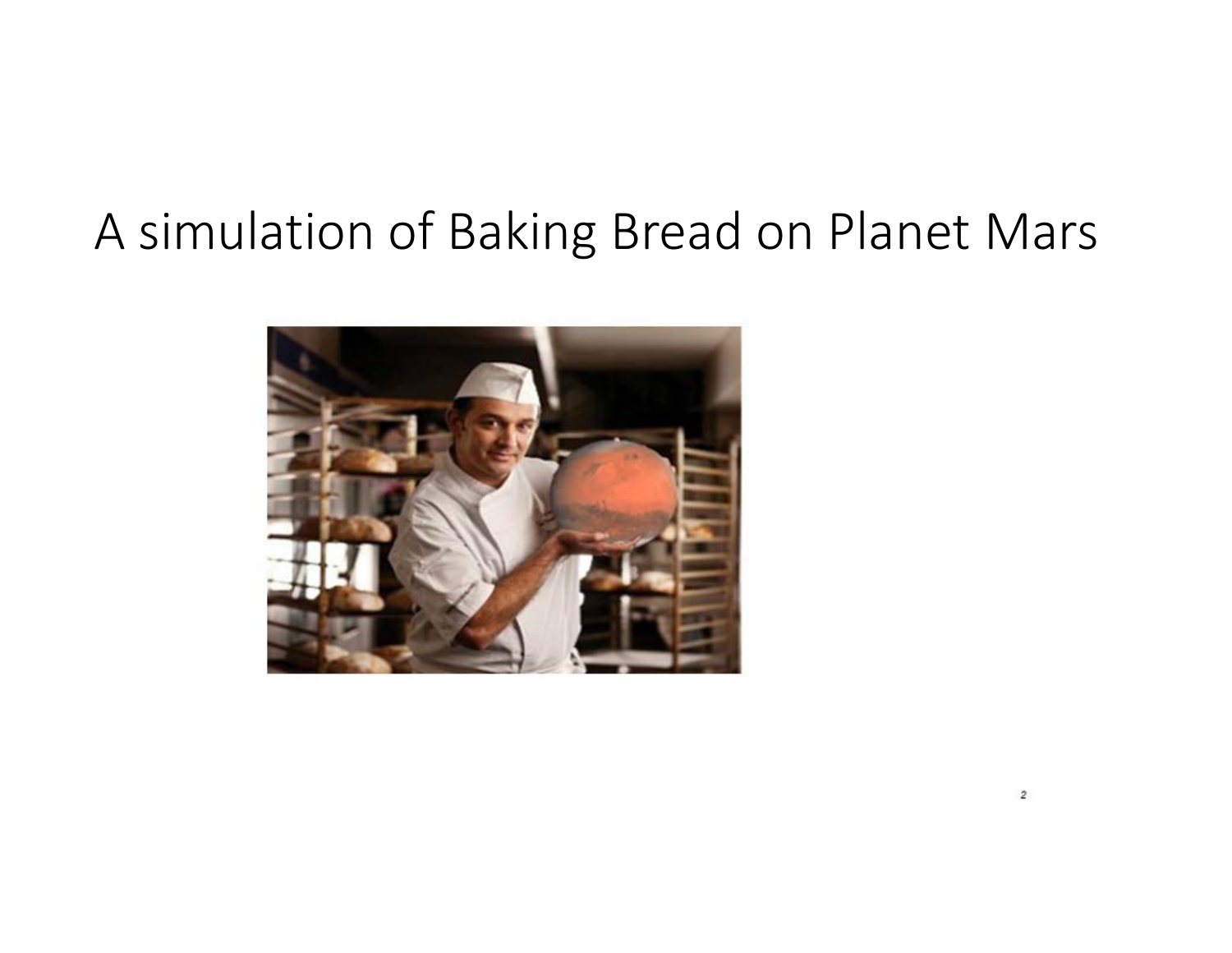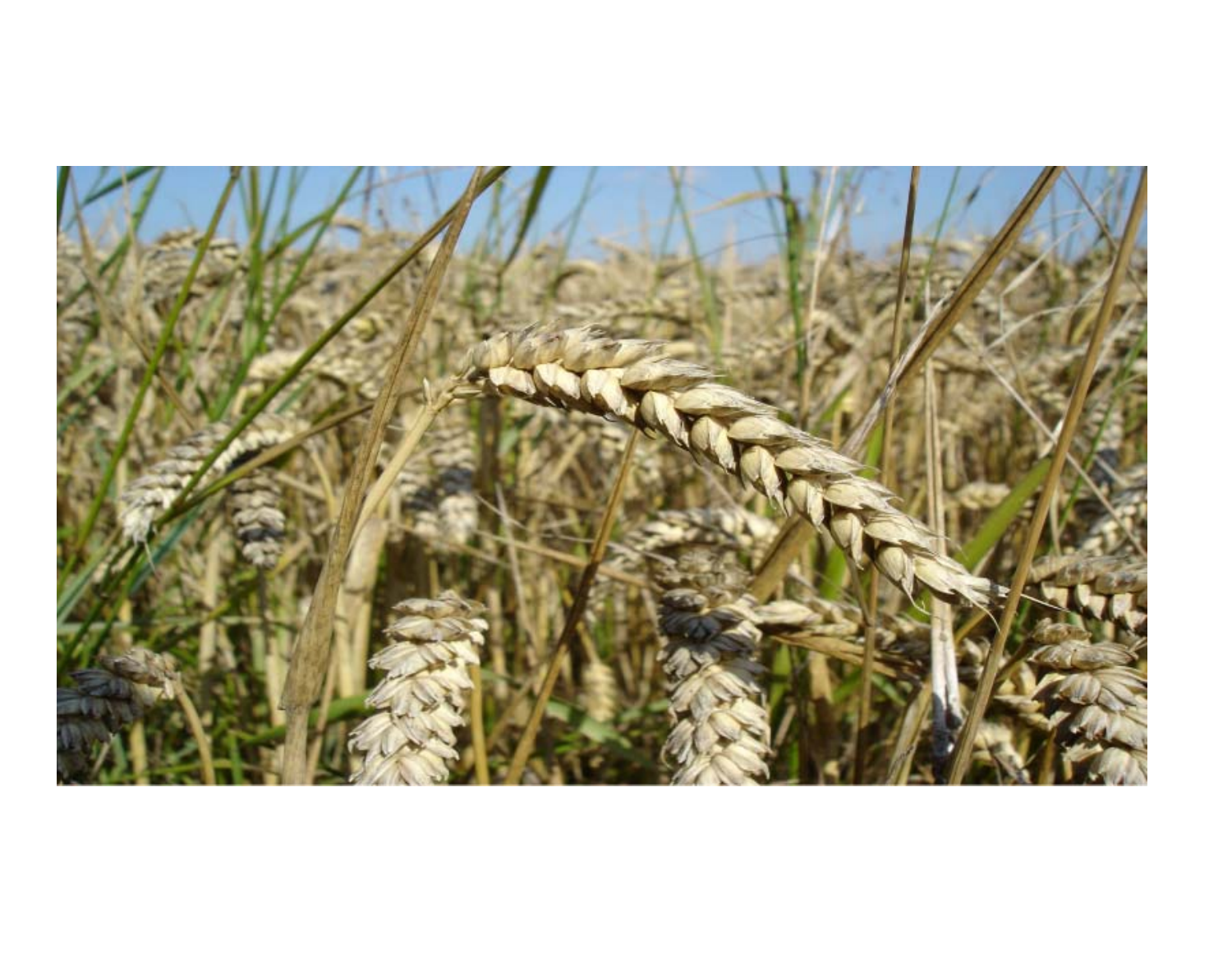## Comparative table of staple food / daily diet and rec. complement

| $\cdot$ 100 gr. of | wheat seeds  | maize    | cassava | brown rice hemp     |         |
|--------------------|--------------|----------|---------|---------------------|---------|
| • Calories         | 339/17%      | 361/18%  | 160/8%  | 360/6%              | 553/27% |
| • Protein          | 14 g/28%     | 6.9g/13% | 1.4g/3% | 2.6g/10%            | 32g/64% |
| • Vitamin          | B6/20%       | B6/52%   | C/34%   | B6/15%              | B6/30%  |
| • Mineral          | Mg/36%       | Mg/53%   | Mg/19%  | Mg/30%              | Mg/175% |
| · Diet.Fiber       | 12.5 $g/44%$ | 7.3g/29% |         | $1.8g/8\%$ 2.1g/27% | 4g/16%  |

• These figures are purely indicative .Source www.nutritionvalue.org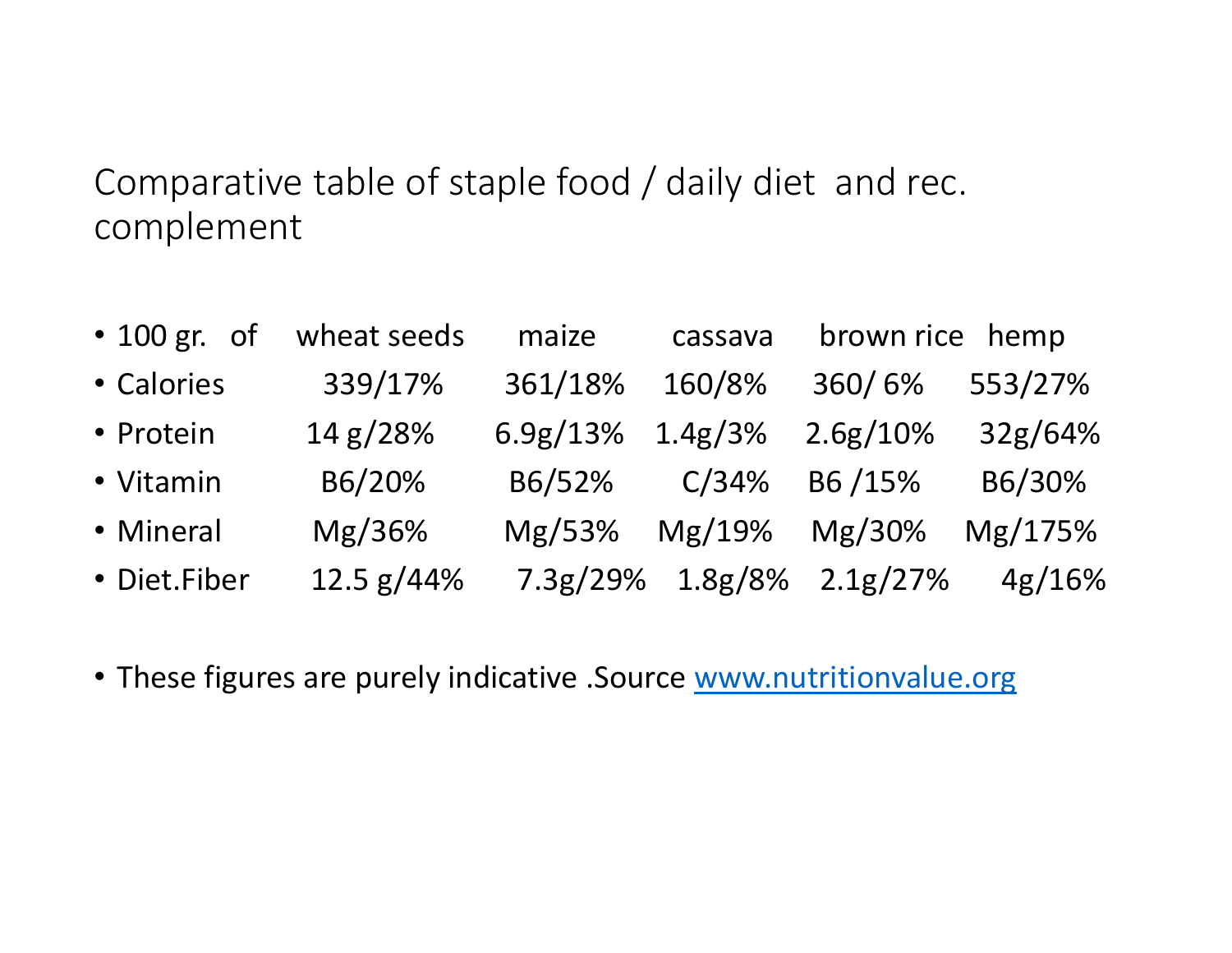Nutritional value for three portions of 150 gr bread 80/20 wheat and hemp for female astronaut

| • Calories :     | 1557 | 78% DV  | Vit. B6 63%   | Mg 186% |
|------------------|------|---------|---------------|---------|
| • Protein:       | 76 g | 150% DV | Vit.C $1\%$   | Mn 487% |
| $\bullet$ Fats : | 12 g | 82%DV   | Niacin 87%    | Fe 75%  |
| • Diet.Fibre :   | 49 g | 200%DV  | Thiamine 135% | P 99%   |
|                  |      |         |               | Ca 11%  |

• Nutritional value for three portions of 200 gr bread 80/20 wheat and hemp for male astronaut Calories : 2076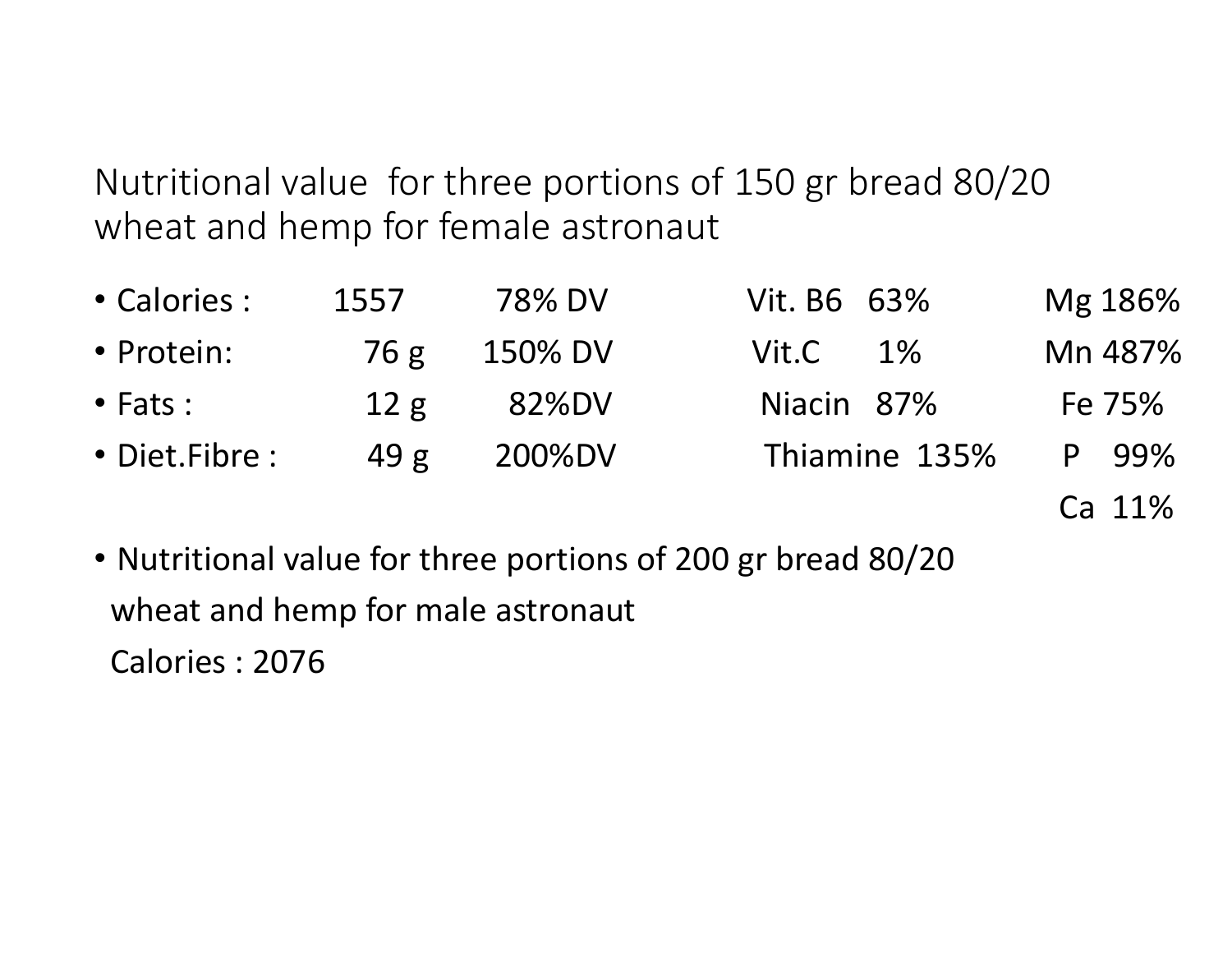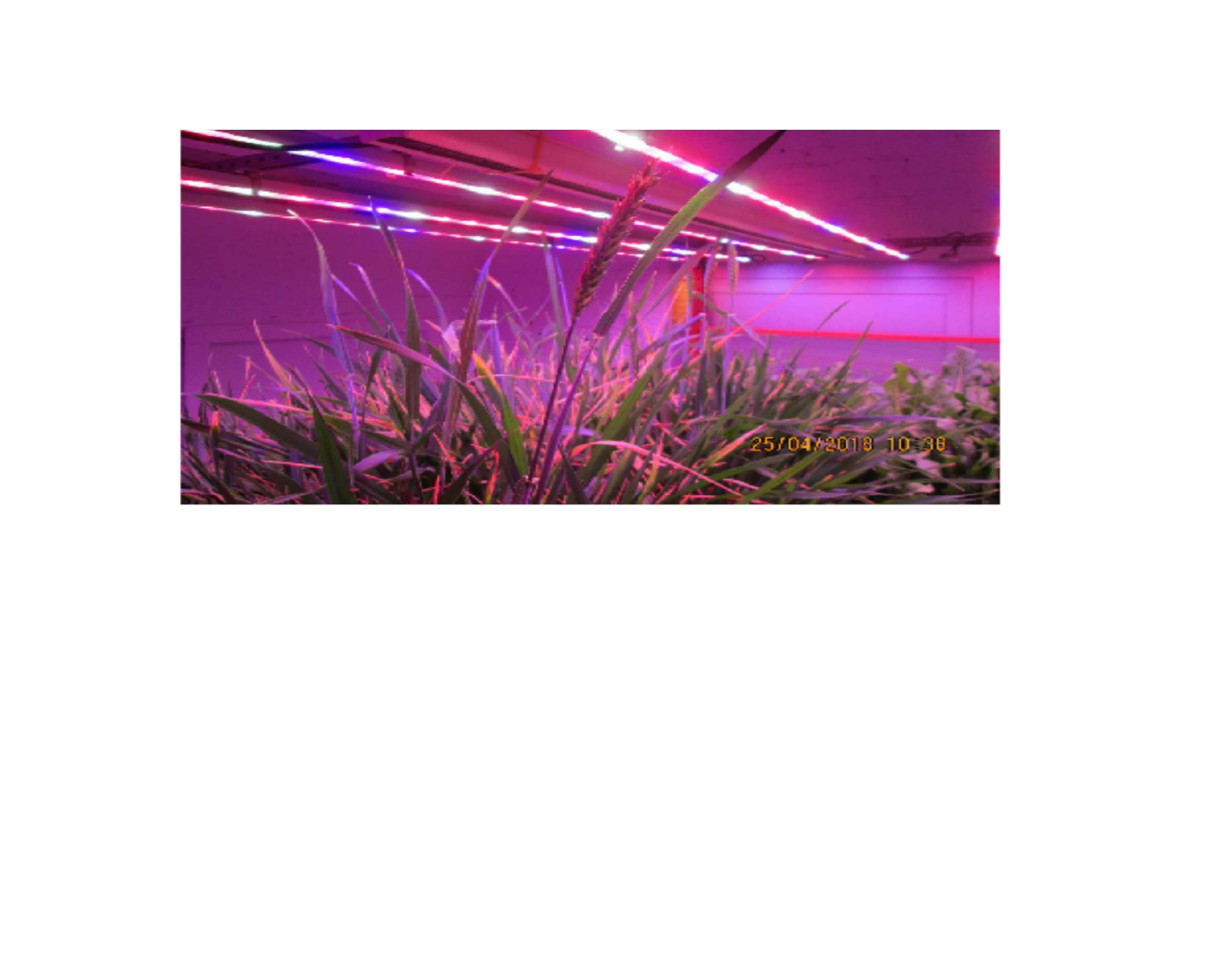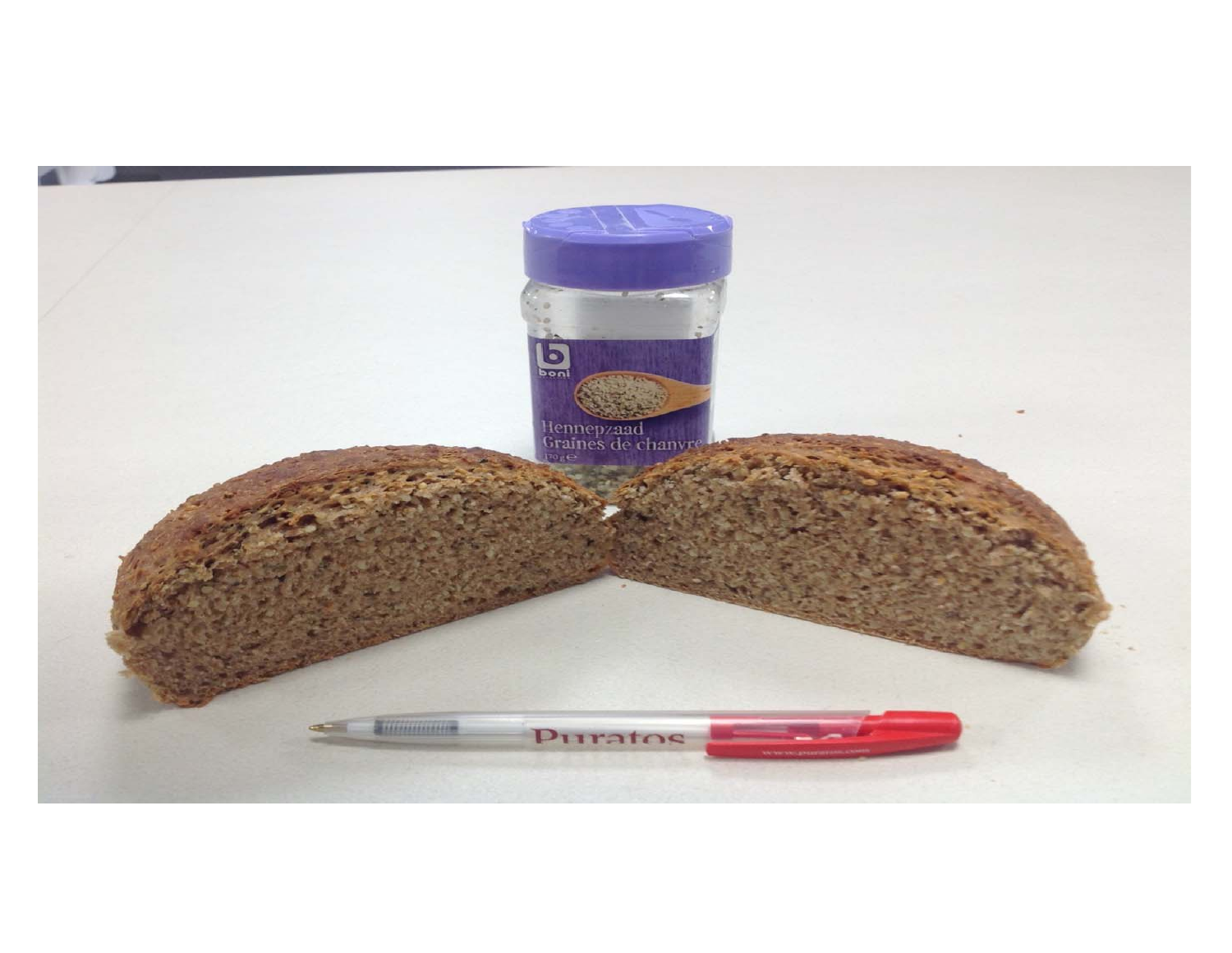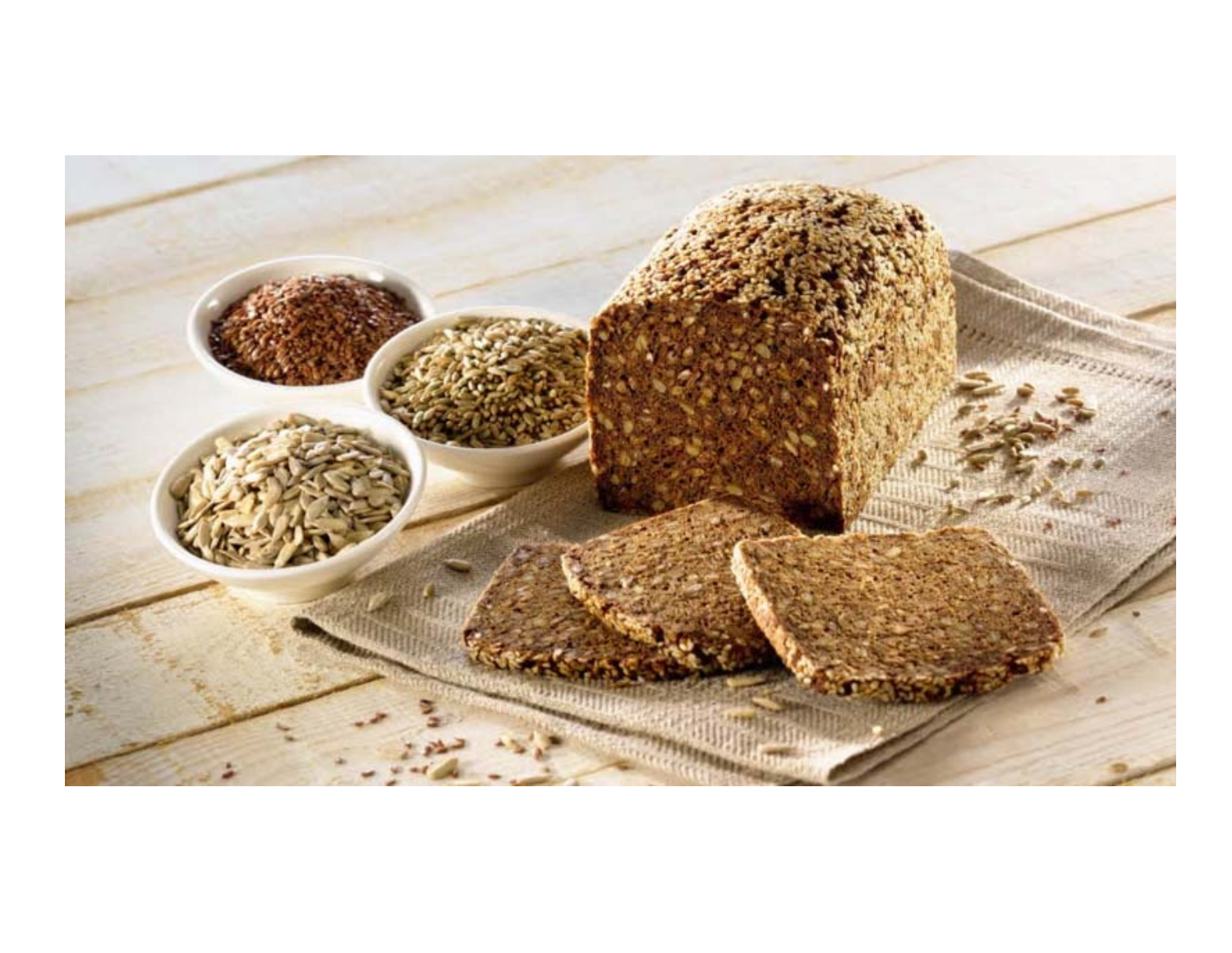

C:\Users\gebruiker\Documents\UCS\123\UCS Puratos.xlsx / vs 2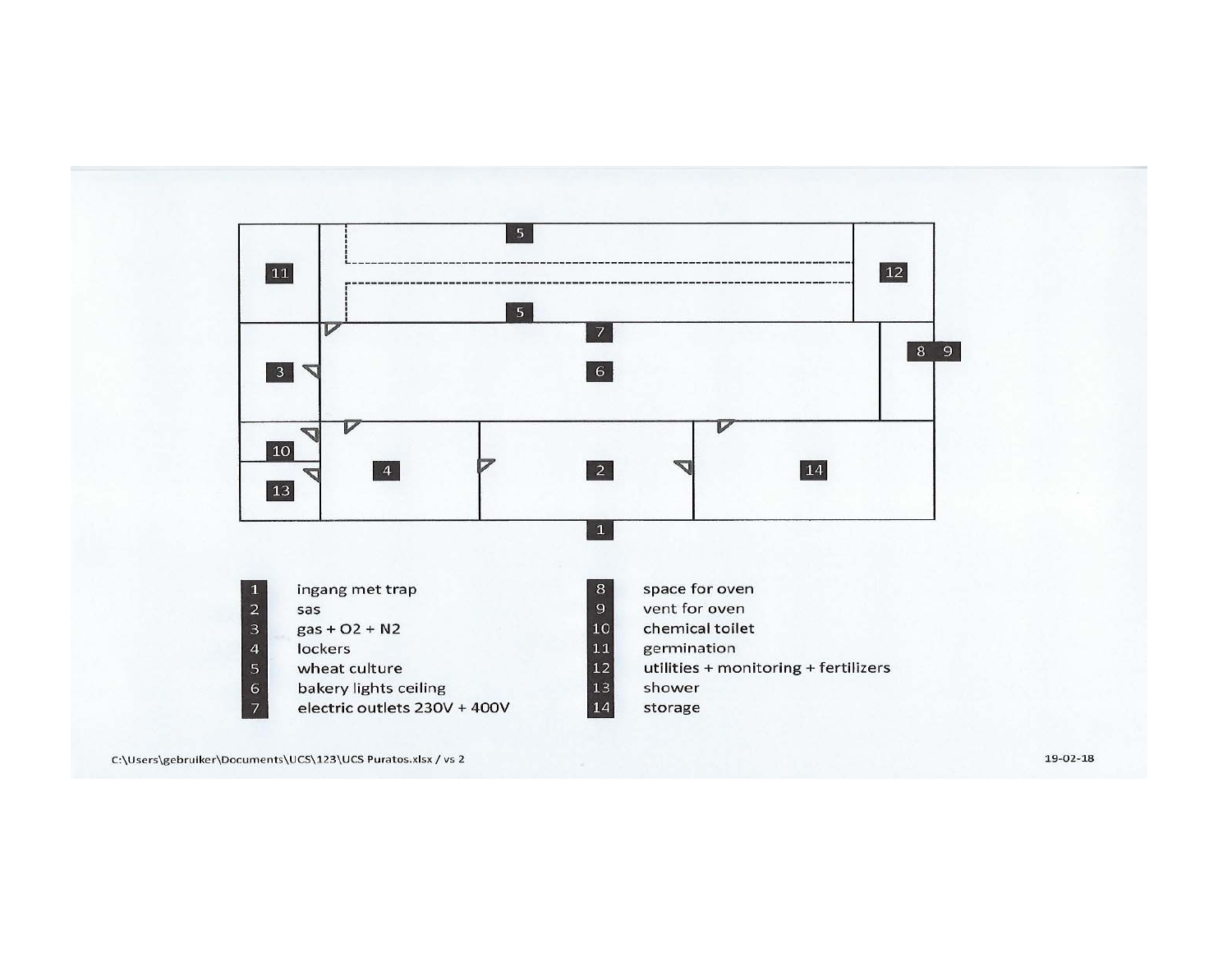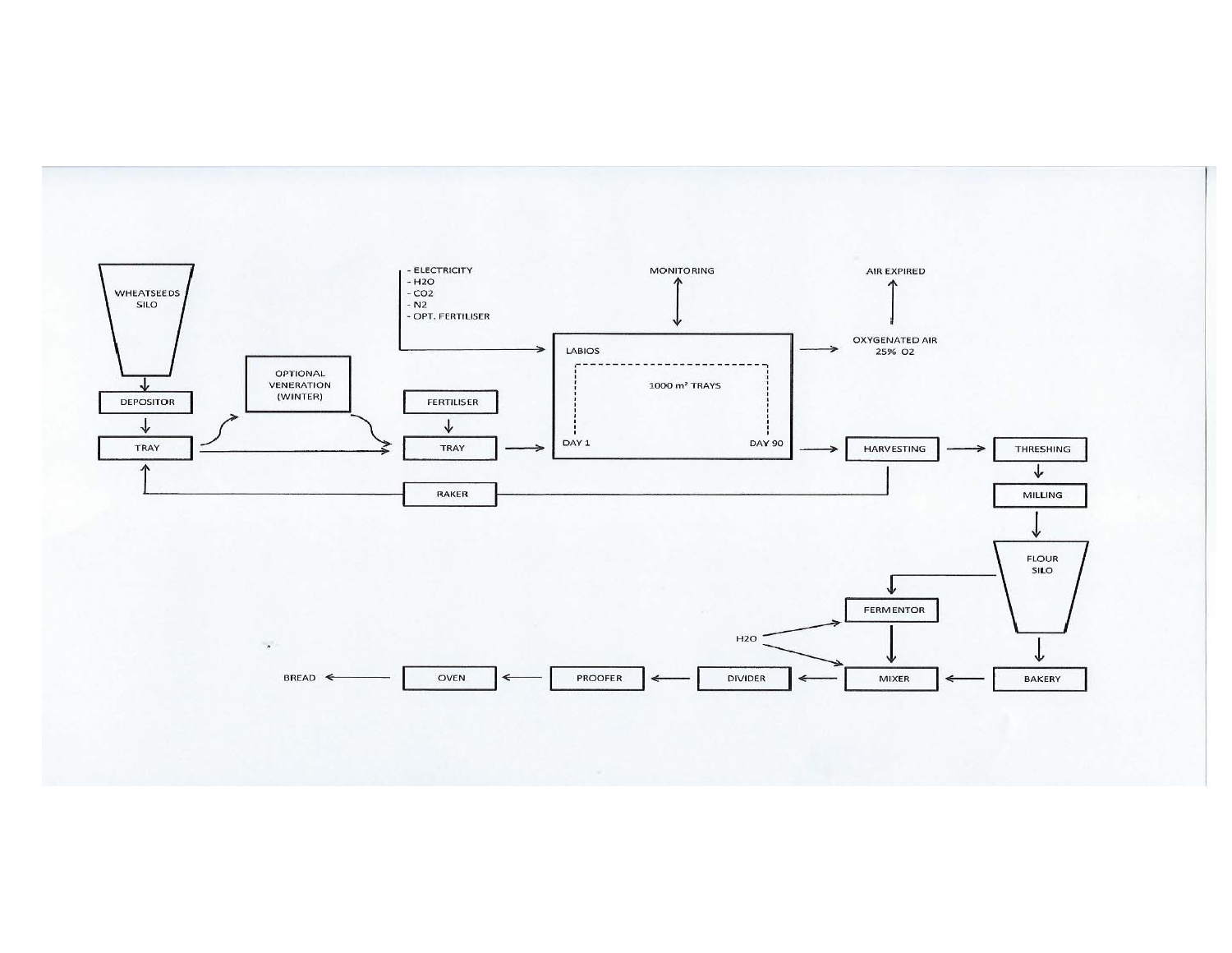